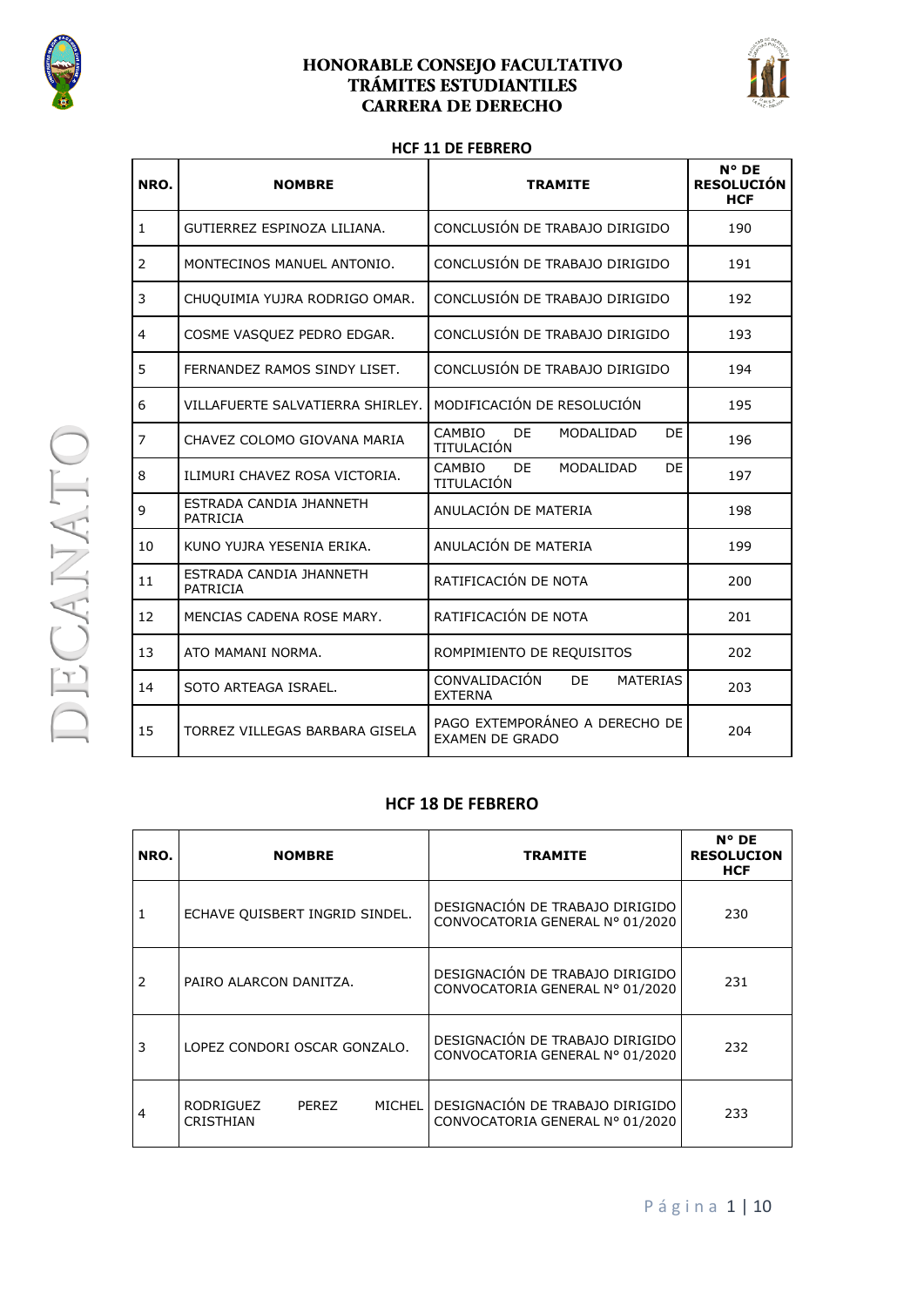



| 5              | <b>OLIVERA</b><br><b>SALCEDO</b><br><b>RODRIGO</b>                                                                     | JONATHAN   DESIGNACIÓN DE TRABAJO DIRIGIDO<br>CONVOCATORIA GENERAL Nº 01/2020           | 234 |
|----------------|------------------------------------------------------------------------------------------------------------------------|-----------------------------------------------------------------------------------------|-----|
| 6              | CONDE QUISPE VICTOR                                                                                                    | DESIGNACIÓN DE TRABAJO DIRIGIDO<br>CONVOCATORIA GENERAL Nº 01/2020                      | 235 |
| $\overline{7}$ | OLIVARES OSSIO XIMENA ROCIO                                                                                            | DESIGNACIÓN DE TRABAJO DIRIGIDO<br>CONVOCATORIA GENERAL Nº 01/2020                      | 236 |
| 8              | SARAVIA APAZA ERICK EDUARDO                                                                                            | REASIGNACIÓN DE TUTOR                                                                   | 237 |
| 9              | <b>QUINT APAZA ABEL FERNANDO</b>                                                                                       | REASIGNACIÓN DE TUTOR                                                                   | 238 |
| 10             | ESPINOZA VARGAS WILSON                                                                                                 | REASIGNACIÓN DE TUTOR                                                                   | 239 |
| 11             | OROZCO SANTOS TERESA ISABEL                                                                                            | REASIGNACIÓN DE INSTITUCIÓN                                                             | 240 |
| 12             | <b>OUISPE TURPO NELLY GUADALUPE</b>                                                                                    | REASIGNACIÓN DE INSTITUCIÓN                                                             | 241 |
| 13             | SUAREZ NUÑEZ JOSE EDUARDO                                                                                              | MODIFICACIÓN DE LA RESOLUCIÓN<br>DECANAL N°173/2002                                     | 242 |
| 14             | SIRIPE ROCHA ANDREA BEATRIZ                                                                                            | PAGO EXTEMPORÁNEO A DERECHO DE<br>DEFENSA DE TESIS                                      | 243 |
| 15             | ALEJO RAMOS VICKY VIVIANA                                                                                              | CAMBIO DE MENCIÓN DE ÁREA<br>PÚBLICA AL ÁREA INTERNACIONAL                              | 244 |
| 16             | CATACORA VERA MARIA CRISTINA                                                                                           | CAMBIO<br>DE<br>MODALIDAD<br>DF.<br>TITULACIÓN DE EXAMEN DE GRADO A<br>TRABAJO DIRIGIDO | 245 |
| 17             | <b>FLORES</b><br>RAMIREZ<br><b>JHONATAN</b><br>DAWSON, ILALUQUE CORONEL LILIAN<br>ANA Y VARGAS VARGAS DIEGO<br>DANIEL. | INGRESO DIRECTO A LA CARRERA DE<br><b>DERECHO</b>                                       | 246 |
| 18             | CORONEL GUTIERREZ WENDY JUANA.                                                                                         | PAGO EXTEMPORÁNEO A DERECHO DE<br><b>EXAMEN DE GRADO</b>                                | 247 |

#### **HCF 03 DE MARZO**

| NRO.          | <b>NOMBRE</b>                  | <b>TRAMITE</b>                                                    | $N^{\circ}$ DE<br><b>RESOLUCION</b><br><b>HCF</b> |
|---------------|--------------------------------|-------------------------------------------------------------------|---------------------------------------------------|
|               | SORIA PIZARROSO SANDRA JEANETH | DESIGNACIÓN DE TRABAJO DIRIGIDO<br>CONVOCATORIA GENERAL Nº01/2020 | 299                                               |
| $\mathcal{P}$ | CAZAS PAUCARA REYNA GEORGINA   | DESIGNACIÓN DE TRABAJO DIRIGIDO<br>CONVOCATORIA GENERAL Nº01/2020 | 300                                               |
| 3             | ARGANI TINTAYA ORLANDO ISRRAEL | DESIGNACIÓN DE TRABAJO DIRIGIDO<br>CONVOCATORIA GENERAL Nº01/2020 | 301                                               |

**DECANATO** 

#### P á g i n a 2 | 10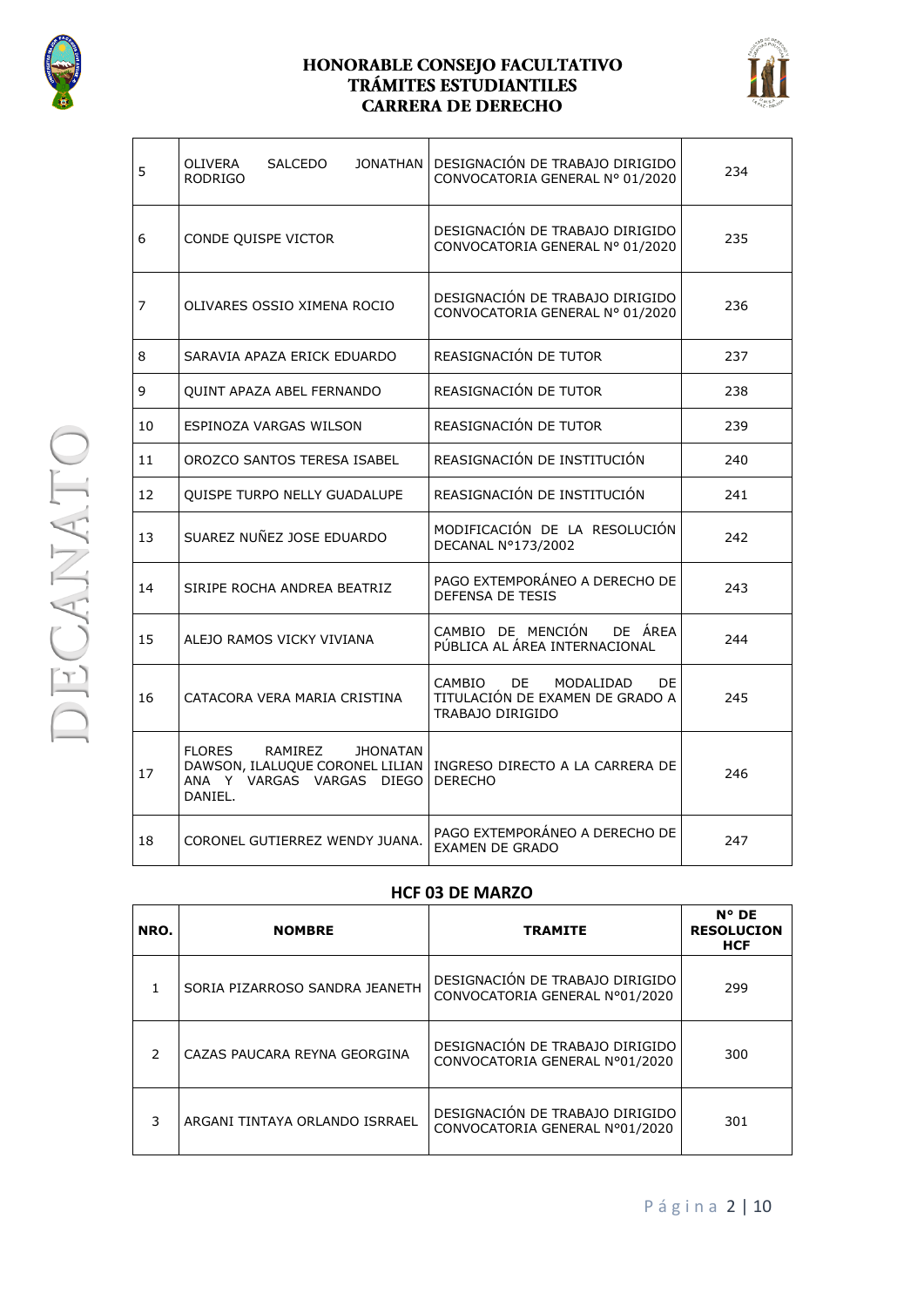



| 4              | <b>MONTES</b><br><b>INGRID</b><br>AGUILAR<br><b>CRUSHENKA</b> | DESIGNACIÓN DE TRABAJO DIRIGIDO<br>CONVOCATORIA GENERAL Nº01/2020 | 302 |
|----------------|---------------------------------------------------------------|-------------------------------------------------------------------|-----|
| 5              | PONCE ACHATA CARMEN LUISA                                     | DESIGNACIÓN DE TRABAJO DIRIGIDO<br>CONVOCATORIA GENERAL Nº01/2020 | 303 |
| 6              | QUIROS RONCAL CLAUDIA VALERIA                                 | DESIGNACIÓN DE TRABAJO DIRIGIDO<br>CONVOCATORIA GENERAL Nº01/2020 | 304 |
| $\overline{7}$ | LLANQUE LAMPA JONATHAN.                                       | DESIGNACIÓN DE TRABAJO DIRIGIDO<br>CONVOCATORIA GENERAL Nº01/2020 | 305 |
| 8              | ONDARZA GUTIERREZ AMILCAR.                                    | DESIGNACIÓN DE TRABAJO DIRIGIDO<br>CONVOCATORIA GENERAL Nº01/2020 | 306 |
| 9              | BARRIONUEVO TORRICO YEMINA.                                   | DESIGNACIÓN DE TRABAJO DIRIGIDO<br>CONVOCATORIA GENERAL Nº01/2020 | 307 |
| 10             | GONZALES PORCEL MARIA EUGENIA.                                | DESIGNACIÓN DE TRABAJO DIRIGIDO<br>CONVOCATORIA GENERAL Nº01/2020 | 308 |
| 11             | RODRIGUEZ FLORES CELESTINO.                                   | DESIGNACIÓN DE TRABAJO DIRIGIDO<br>CONVOCATORIA GENERAL Nº01/2020 | 309 |
| 12             | <b>BUSTILLOS</b><br>DANIEL I<br>HERRERA<br>ADALID.            | DESIGNACIÓN DE TRABAJO DIRIGIDO<br>CONVOCATORIA GENERAL Nº01/2020 | 310 |
| 13             | EDWIN FIDEL PAZ MARIN.                                        | DESIGNACIÓN DE TRABAJO DIRIGIDO<br>CONVOCATORIA GENERAL N°01/2020 | 311 |
| 14             | GUARACHI LLAVE RUBEN JHEYSON.                                 | DESIGNACIÓN DE TRABAJO DIRIGIDO<br>CONVOCATORIA GENERAL Nº01/2020 | 312 |
| 15             | MAMANI QUISPE VERONICA.                                       | DESIGNACIÓN DE TRABAJO DIRIGIDO<br>CONVOCATORIA GENERAL Nº01/2020 | 313 |
| 16             | NINA CALLIZAYA JUAN                                           | CONCLUSIÓN DE TRABAJO DIRIGIDO                                    | 314 |
| 17             | DELFIN MAMANI POMA                                            | CONCLUSIÓN DE TRABAJO DIRIGIDO                                    | 315 |
| 18             | CHASQUI ALVAREZ VICENTE WALTER                                | REASIGNACIÓN DE INTIUCIÓN                                         | 316 |

P á g i n a 3 | 10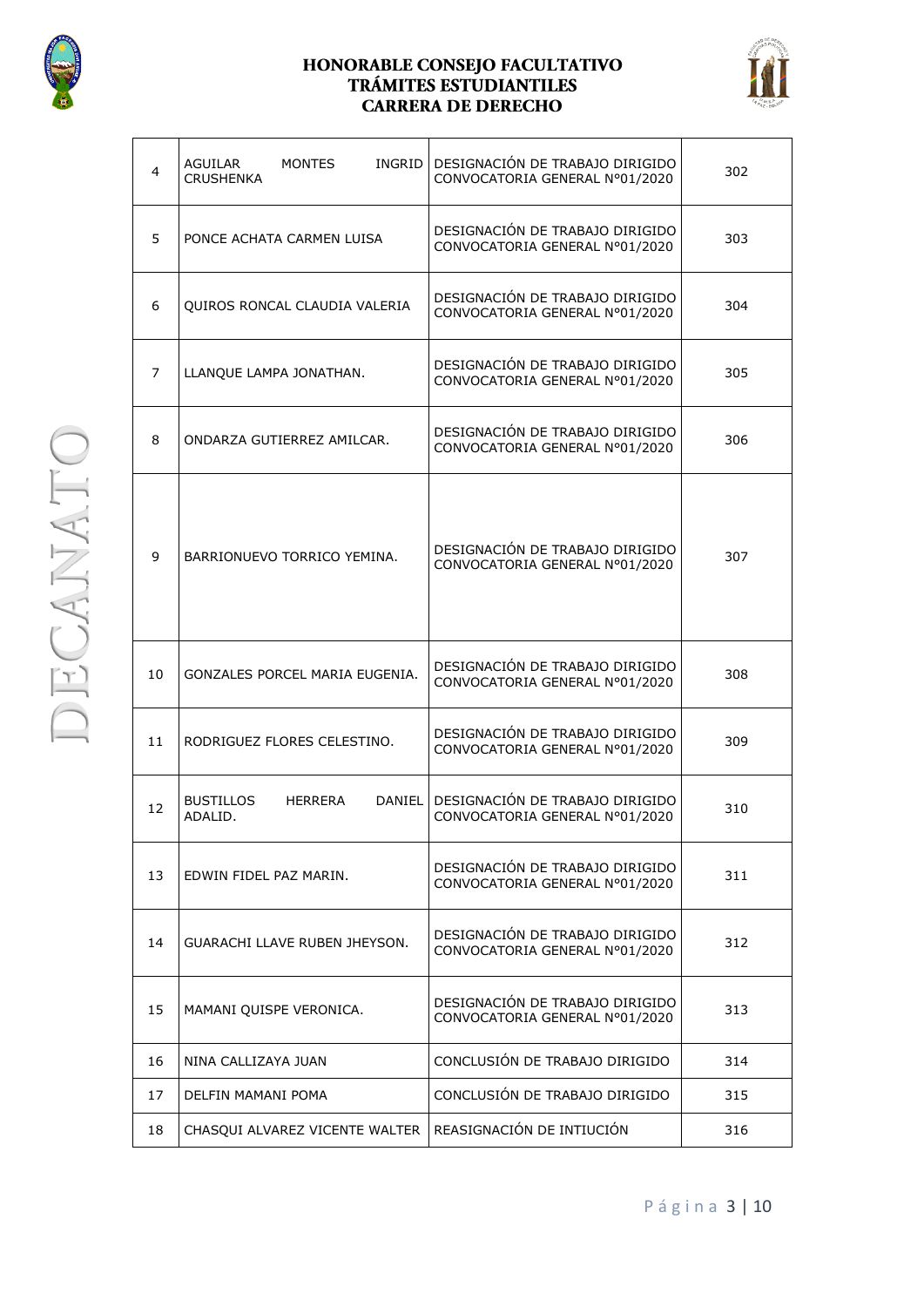



| 19                     | LASTARIO QUISPE ANA MERCEDES                            | REASIGNACIÓN DE INSTITUCIÓN                                                                | 317                                               |
|------------------------|---------------------------------------------------------|--------------------------------------------------------------------------------------------|---------------------------------------------------|
| 20                     | GUTIERREZ GUTIERREZ MARIELA                             | CAMBIO<br>MODALIDAD<br>DE<br>DE<br>TITULACIÓN                                              | 318                                               |
| 21                     | SILVESTRE TICONA MARIA GUISELA.                         | CAMBIO<br>DE.<br>MODALIDAD<br>DE<br>TITULACIÓN                                             | 319                                               |
| 22                     | CARVAJAL CORDERO JUANA AMALIA.                          | CAMBIO<br>DE<br>MODALIDAD<br>DE<br>TITULACIÓN                                              | 320                                               |
| 23                     | APAZA TARQUINO RONALD IVAN.                             | CAMBIO<br>DE<br>MODALIDAD<br>DE<br>TITULACIÓN                                              | 321                                               |
| 24                     | ROJAS TICONA MONICA ROXANA.                             | CAMBIO<br>DE.<br>MODALIDAD<br>DE<br>TITULACIÓN                                             | 322                                               |
| 25                     | PORTILLO<br>AGUIRRE<br>SOREN  <br>ALEJANDRO             | CAMBIO<br>MODALIDAD<br>DE<br>DE<br>TITULACIÓN                                              | 323                                               |
| 26                     | GUZMAN RAMOS ALEJANDRO                                  | ROMPIMIENTO DE PRE-REQUISITOS                                                              | 324                                               |
| 27                     | CASTRO AVINE NELSON CIFREDO                             | PAGO EXTEMPORÁNEO                                                                          | 325                                               |
| 28                     | <b>OLIVERA</b><br>SLACEDO<br>VLADIMIR<br><b>ROBERTO</b> | PAGO EXTEMPORÁNEO                                                                          | 326                                               |
| 29                     | RAMOS MOLLINEDO WILMER                                  | CAMBIO DE PENSUM AL PLAN DE<br>ESTUDIOS DE LA MALLA 2017                                   | 327                                               |
| 30                     | JACINTO CHAMBI VLADIMIR                                 | ANULACIÓN DE LAS MATERIAS                                                                  | 328                                               |
| 31                     | ALIPAZ PAREDES ROBERTO CARLOS                           | ANULACIÓN DE LAS MATERIAS                                                                  | 329                                               |
| 32                     | ORIHUELA CABRERA MARIA ESTHER                           | DEJE SIN EFECTO LA RESOLUCIÓN<br>FACULTATIVA Nº 077/04 DE FECHA 08<br>DE NOVIEMBRE DE 2004 | 330                                               |
| 33                     | POROMA CONDORENA NACHO JOSE                             | ANULACIÓN DE LA MATERIA                                                                    | 331                                               |
| 34                     | CORI VARGAS AGUSTIN EDWIN                               | MODIFICACIÓN DE LA RESOLUCIÓN<br>DECANAL Nº 304/2003                                       | 332                                               |
| <b>HCF 12 DE MARZO</b> |                                                         |                                                                                            |                                                   |
| NRO.                   | <b>NOMBRE</b>                                           | <b>TRAMITE</b>                                                                             | $N^{\circ}$ DE<br><b>RESOLUCION</b><br><b>HCF</b> |
| $\mathbf{1}$           | CATACORA VERA MARIA CRISTINA.                           | DESIGNACIÓN DE TRABAJO DIRIGIDO                                                            |                                                   |
|                        |                                                         | CONVOCATORIA GENERAL Nº01/2020                                                             | 379                                               |
| 2                      | VERA CORDOBA ABNER.                                     | DESIGNACIÓN DE TRABAJO DIRIGIDO                                                            | 380                                               |
|                        |                                                         | CONVOCATORIA GENERAL Nº01/2020                                                             |                                                   |

P á g i n a 4 | 10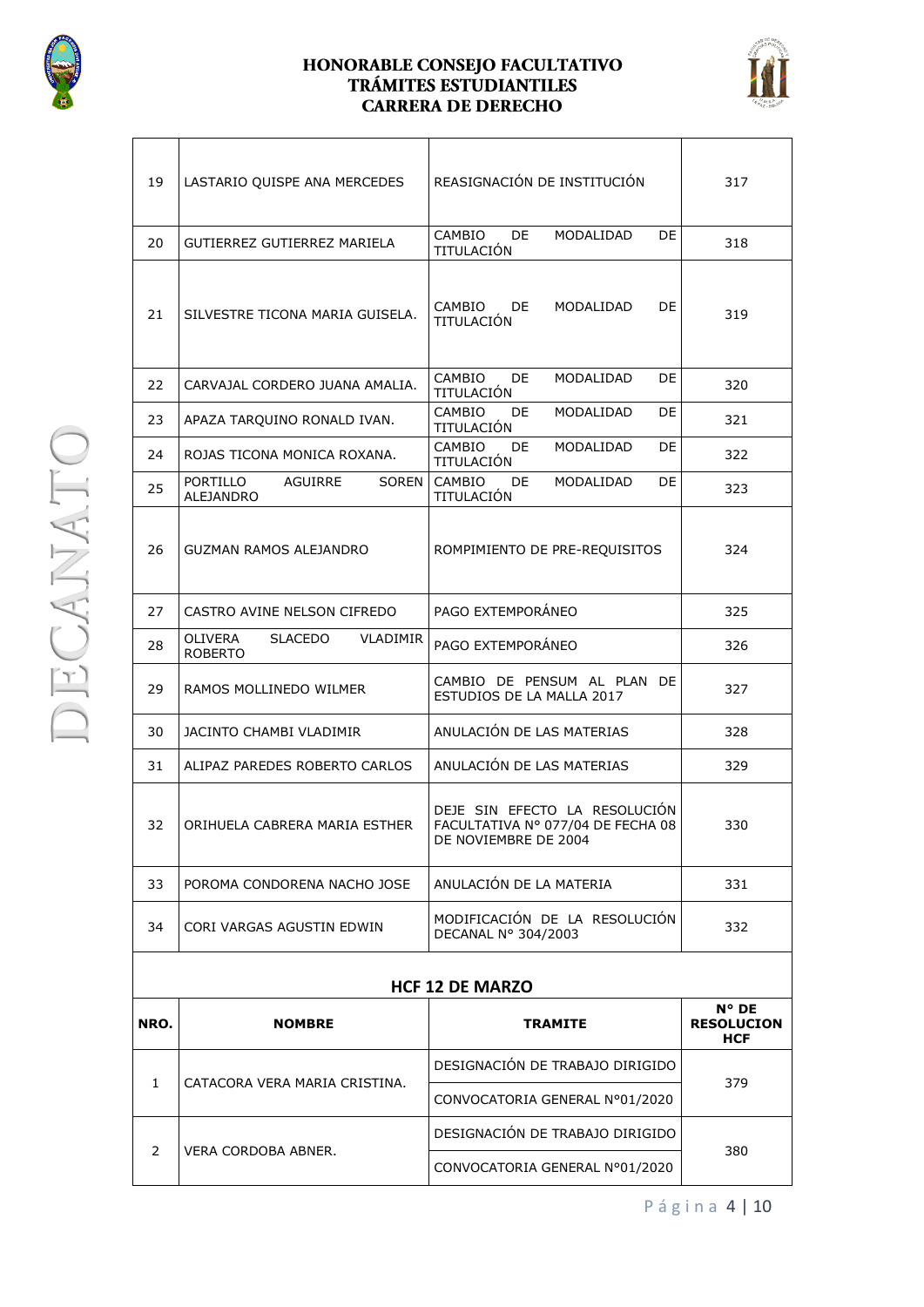



| 3  | CASTRO TORRICO CARMEN JOVANA.                             | DESIGNACIÓN DE TRABAJO DIRIGIDO                   | 381 |
|----|-----------------------------------------------------------|---------------------------------------------------|-----|
|    |                                                           | CONVOCATORIA GENERAL Nº01/2020                    |     |
| 4  | <b>ARANCIBIA</b><br><b>HUASCAR</b><br>FIDEL<br>SARMIENTO. | DESIGNACIÓN DE TRABAJO DIRIGIDO                   | 382 |
|    |                                                           | CONVOCATORIA GENERAL Nº01/2020                    |     |
| 5  | SILVA GUARACHI ISRAEL CHRISTIAN.                          | DESIGNACIÓN DE TRABAJO DIRIGIDO                   |     |
|    |                                                           | CONVOCATORIA GENERAL Nº01/2020                    | 383 |
| 6  | CERON PARRA FREDDY NESTOR.                                | DESIGNACIÓN DE TRABAJO DIRIGIDO                   | 384 |
|    |                                                           | CONVOCATORIA GENERAL Nº01/2020                    |     |
| 7  | VASQUEZ LIMA XIMENA.                                      | DESIGNACIÓN DE TRABAJO DIRIGIDO                   | 385 |
|    |                                                           | CONVOCATORIA GENERAL Nº01/2020                    |     |
| 8  | CAHUANA AJATA CLAUDIA.                                    | DESIGNACIÓN DE TRABAJO DIRIGIDO                   | 386 |
|    |                                                           | CONVOCATORIA GENERAL N°01/2020                    |     |
| 9  | LOPEZ CHAMBILLA BASILIA JULIETA                           | DESIGNACIÓN DE TRABAJO DIRIGIDO                   | 387 |
|    |                                                           | CONVOCATORIA GENERAL Nº01/2020                    |     |
| 10 | CALLE REVOLLO IVAN KID.                                   | TRAMITES CONCLUSIÓN DE TRABAJO<br><b>DIRIGIDO</b> | 388 |
| 11 | AVILA HILARI SANDRA FANNY                                 | TRAMITES CONCLUSIÓN DE TRABAJO<br><b>DIRIGIDO</b> | 389 |
| 12 | FERNANDEZ YUJRA MAYRA YANINA                              | TRAMITES CONCLUSIÓN DE TRABAJO<br><b>DIRIGIDO</b> | 390 |
| 13 | RAMOS SERRANO ROCIO DEL PILAR                             | TRAMITES CONCLUSIÓN DE TRABAJO<br><b>DIRIGIDO</b> | 391 |
| 14 | QUISPE CHOQUE DELIA DELINA                                | TRAMITES CONCLUSIÓN DE TRABAJO<br><b>DIRIGIDO</b> | 392 |
| 15 | FLORA DELGADO FERNANDEZ.                                  | TRAMITES CONCLUSIÓN DE TRABAJO<br><b>DIRIGIDO</b> | 393 |
| 16 | PAUCARA QUISPEMARIA RITA                                  | TRAMITES CONCLUSIÓN DE TRABAJO<br><b>DIRIGIDO</b> | 394 |

**DECANATO** 

P á g i n a 5 | 10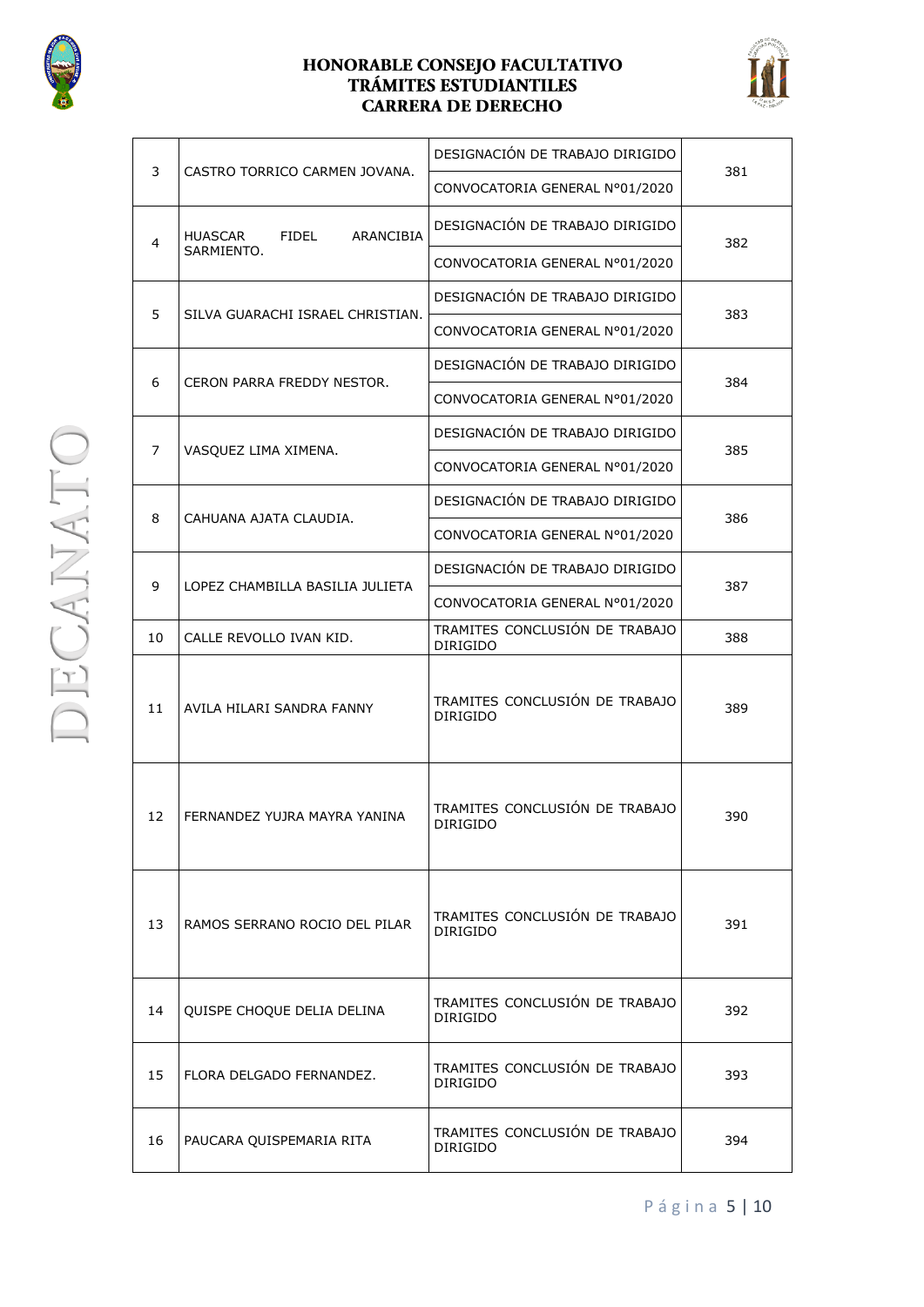



| 17 | ADHEMAR<br>CARLOS<br>VASQUEZ                                   | BUSTILLOS TRAMITES CONCLUSIÓN DE TRABAJO<br>DIRIGIDO                                                                                                           | 395 |
|----|----------------------------------------------------------------|----------------------------------------------------------------------------------------------------------------------------------------------------------------|-----|
| 18 | ARIAS<br>ALEJANDRO<br>RODRIGUEZ<br><b>DANIEL</b>               | TRAMITES CONCLUSIÓN DE TRABAJO<br><b>DIRIGIDO</b>                                                                                                              | 396 |
| 19 | LOPEZ SONIA ZENTENO                                            | TRAMITES CONCLUSIÓN DE TRABAJO<br><b>DIRIGIDO</b>                                                                                                              | 397 |
| 20 | SOLIZ SALAZAR GABRIELA KEYLA                                   | TRAMITES CONCLUSIÓN DE TRABAJO<br><b>DIRIGIDO</b>                                                                                                              | 398 |
| 21 | CESPEDES CONDORI TANIA.                                        | TRAMITES CONCLUSIÓN DE TRABAJO<br><b>DIRIGIDO</b>                                                                                                              | 399 |
| 22 | DAZA ALVARVEZ PABLO HERNAN                                     | TRAMITES REASIGNACIÓN DE TUTOR                                                                                                                                 | 400 |
| 23 | ALBORTA CADENA BRYAN RICHARD.                                  | TRAMITES REASIGNACIÓN DE TUTOR                                                                                                                                 | 401 |
| 24 | CHALCO AQUIZE MARIOLI.                                         | CAMBIO<br>DE.<br>MODALIDAD<br>DE<br>TITULACIÓN                                                                                                                 | 402 |
| 25 | PACHAJAYA APAZA WILLIAM.                                       | CAMBIO<br>MODALIDAD<br>DE.<br>DE<br>TITULACIÓN                                                                                                                 | 403 |
| 26 | LAVADENZ CARRILLO ZULMA BERTHA.                                | CAMBIO<br>MODALIDAD<br>DE<br>DE<br>TITULACIÓN                                                                                                                  | 404 |
| 27 | MUJICA ACARAPI WILFREDO WALTER.                                | MODALIDAD<br>CAMBIO<br>DE.<br>DE<br>TITULACIÓN                                                                                                                 | 405 |
| 28 | POMA TARQUI MIRIAM CONSUELO.                                   | RATIFICACIÓN DE NOTA                                                                                                                                           | 406 |
| 29 | <b>TORREZ</b><br><b>OUISPE</b><br><b>ELIZABETH</b><br>LOURDES. | ANULACIÓN DE MATERIA                                                                                                                                           | 407 |
| 30 | RAMIREZ APAZA ALEX MARCELO                                     | TRASPASO DE LA UNIVERSIDAD SAN<br>FRANCISCO JAVIER DE CHUQUISACA<br>CARRERA DE DERECHO A LA<br>UNIVERSIDAD MAYOR DE<br><b>SAN</b><br>ANDRÉS CARRERA DE DERECHO | 408 |
| 31 | GOMEZ ROJAS YOLANDA ISABEL                                     | ANULACIÓN DE MATERIA                                                                                                                                           | 409 |
| 32 | PEREZ ZEBALLOS BENEDICTO                                       | MODIFICACIÓN DE LA RESOLUCIÓN<br>DECANAL Nº 1108/003                                                                                                           | 410 |
| 33 | QUINO ROMERO MARCO ANTONIO                                     | MODIFICACIÓN DE LA RESOLUCIÓN<br>DEL<br><b>HONORABLE</b><br><b>CONSEJO</b><br>FACULTATIVO Nº 3053/2007                                                         | 411 |
| 34 | CHALCO SUAREZ MARGOTT KARINA                                   | CAMBIO DE MENCIÓN                                                                                                                                              | 412 |
| 35 | MALDONADO VARGAS VARUSKA                                       | AVALAR<br>LOS<br><b>INFORMES</b><br>CORRESPONDIENTES<br><b>TRABAJO</b><br>A<br>DIRIGIDO                                                                        | 413 |

P á g i n a 6 | 10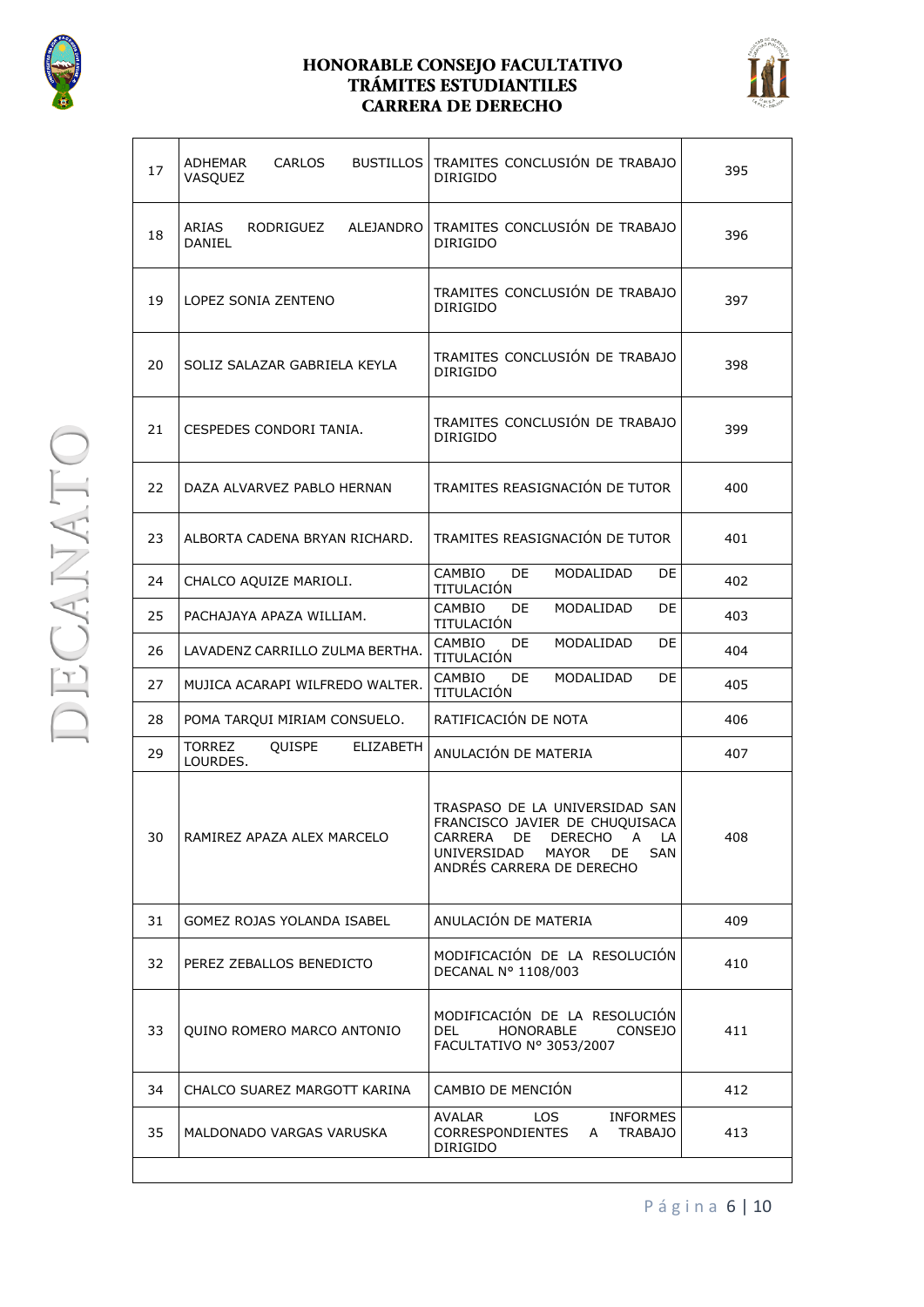

#### HONORABLE CONSEJO FACULTATIVO TRÁMITES ESTUDIANTILES **CARRERA DE DERECHO**



٦

|                | <b>HCF 09 DE JUNIO</b>                                        |                                                                                                                |                                                   |  |
|----------------|---------------------------------------------------------------|----------------------------------------------------------------------------------------------------------------|---------------------------------------------------|--|
| NRO.           | <b>NOMBRE</b>                                                 | <b>TRAMITE</b>                                                                                                 | $N^{\circ}$ DE<br><b>RESOLUCION</b><br><b>HCF</b> |  |
| $\mathbf{1}$   | <b>CLAUDIA</b><br>MACHACA<br>MAMANI<br>PATRICIA.              | DESIGNACIÓN DE TRABAJO DIRIGIDO<br>CONVOCATORIA GENERAL 2020                                                   | 564                                               |  |
| $\overline{2}$ | ANGELO ROMERO MARCELO.                                        | DESIGNACIÓN DE TRABAJO DIRIGIDO<br>CONVOCATORIA GENERAL 2020                                                   | 565                                               |  |
| 3              | LIMA QUISPE MARÍA ISABEL                                      | DESIGNACIÓN DE TRABAJO DIRIGIDO<br>CONVOCATORIA GENERAL 2020                                                   | 566                                               |  |
| 4              | <b>APAZA</b><br>CONDORI<br><b>TATIANA</b><br><b>FRANCISCA</b> | REASIGNACIÓN DE TUTOR                                                                                          | 567                                               |  |
| 5              | TICONA CARPIO MIGUEL ANGEL                                    | REASIGNACIÓN DE TUTOR                                                                                          | 568                                               |  |
| 6              | RODRIGUEZ RIVA SERGIO MIJKAIL                                 | CAMBIO<br><b>DE</b><br>MODALIDAD<br>DE<br>TITULACIÓN                                                           | 569                                               |  |
| $\overline{7}$ | TENORIO CALLE VANIA CAROLINA                                  | CAMBIO<br>DE<br>MODALIDAD<br>DE<br>TITULACIÓN                                                                  | 570                                               |  |
| 8              | SIÑANI LARUTA DANIELA JIMENA                                  | CONVALIDACIONES EXTERNAS                                                                                       | 571                                               |  |
| 9              | GUZMAN ROJAS NATALIA NAHYR                                    | RECTIFICACIÓN DE NOTA                                                                                          | 572                                               |  |
| 10             | VENEROS AGUILAR JUAN CARLOS.                                  | MODIFICACIÓN DE LA RESOLUCIÓN<br>HONORABLE<br>DEL<br><b>CONSEJO</b><br>FACULTATIVO N°2279/2009                 | 573                                               |  |
| 11             | BLANCO RIOS VIVIANA.                                          | MODIFICACIÓN DE LA RESOLUCIÓN<br>DEL<br><b>HONORABLE</b><br><b>CONSEJO</b><br>FACULTATIVO N°283/2015           | 574                                               |  |
| 12             | TANCARA TANCARA JUAN.                                         | MODIFICACIÓN DE LA RESOLUCIÓN<br><b>DEL</b><br><b>HONORABLE</b><br><b>CONSEJO</b><br>DF.<br>CARRERA N°030/2014 | 575                                               |  |
| 13             | SANCHEZ MAMANI BETTY ALBERTINA.                               | MODIFICACIÓN DE LA RESOLUCIÓN<br><b>DEL</b><br>HONORABLE<br><b>CONSEJO</b><br>FACULTATIVO N°1160/2011          | 576                                               |  |
| 14             | APAZA CONDORI BEATRIZ.                                        | PROSECUCIÓN<br><b>TRÁMITES</b><br>DE<br>DE<br>TRABAJO DIRIGIDO                                                 | 577                                               |  |
| 15             | BARRENECHEA MANRIQUE SHIRLEY                                  | APROBACIÓN DE CAMBIO DE AREA                                                                                   | 578                                               |  |

#### **HCF 23 DE JULIO**

| <b>NRO</b> | <b>NOMBRE</b>               | <b>TRAMITE</b>                                         | $N^{\circ}$ DE<br><b>RESOLUCION</b><br><b>HCF</b> |
|------------|-----------------------------|--------------------------------------------------------|---------------------------------------------------|
|            | LEONEL FANOR MALDONADO SOTO | DE.<br>CAMBIO<br>DE.<br>MODALIDAD<br><b>TITULACIÓN</b> | 637                                               |
|            | ABUNA POMA ROCÍO MARIELA.   | DE<br>DE.<br>CAMBIO<br>MODALIDAD<br>TITULACIÓN         | 638                                               |
| 3          | VELÁSQUEZ BENAVIDEZ AYDEE.  | DE<br><b>CAMBIO</b><br>DE<br>MODALIDAD<br>TITULACIÓN   | 639                                               |
|            |                             |                                                        |                                                   |

**DECANATO**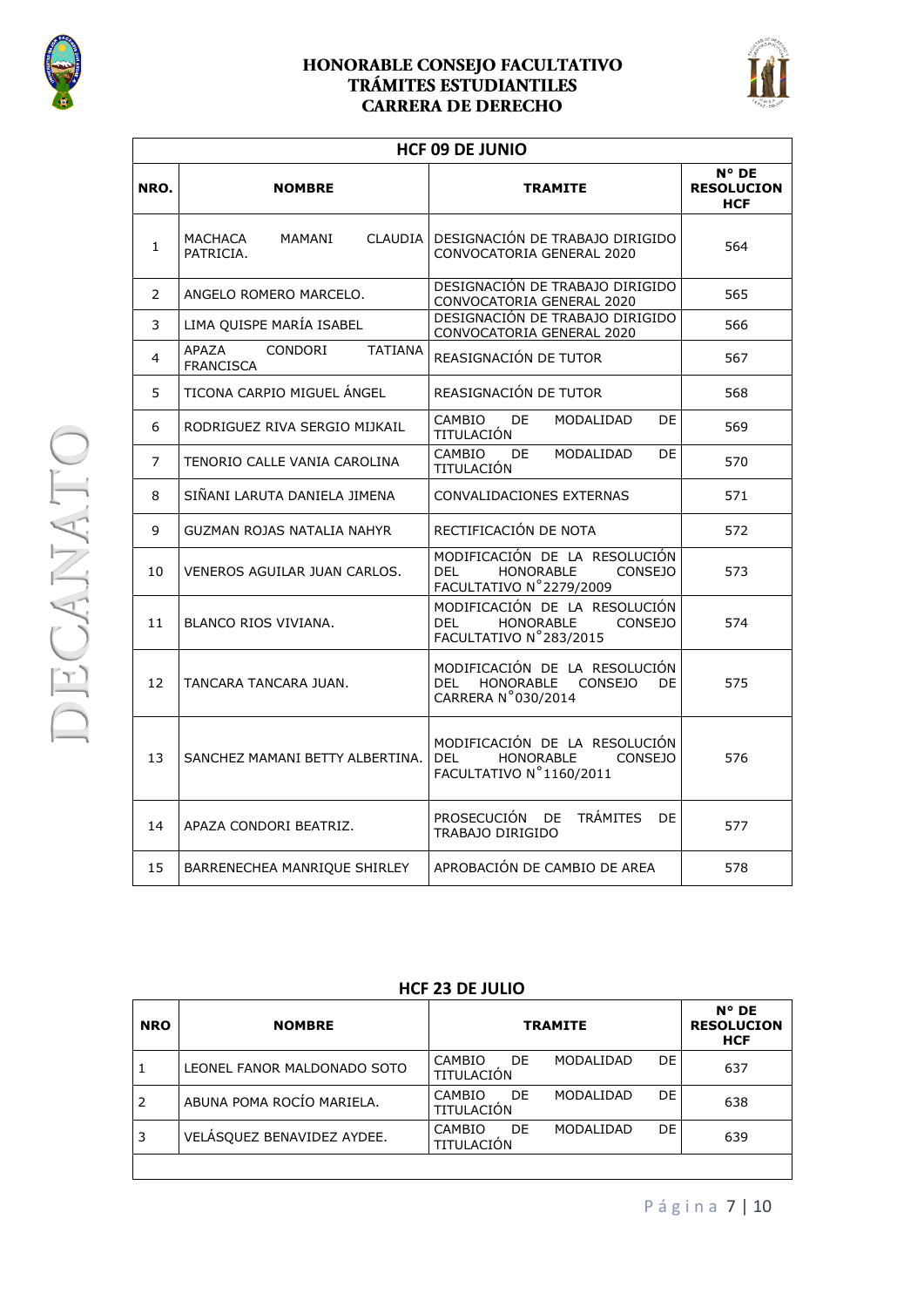



| <b>HCF 04 DE AGOSTO</b> |                                                                 |                                                               |                                                   |
|-------------------------|-----------------------------------------------------------------|---------------------------------------------------------------|---------------------------------------------------|
| <b>NRO</b>              | <b>TRAMITE</b>                                                  | <b>NOMBRE</b>                                                 | $N^{\circ}$ DE<br><b>RESOLUCION</b><br><b>HCF</b> |
| 1                       |                                                                 | DESIGNACIÓN DE TRABAJO DIRIGIDO                               | 675                                               |
|                         | ROJAS TICONA MONICA ROXANA.                                     | CONVOCATORIA GENERAL Nº 01/2020                               |                                                   |
| $\mathbf{2}^{\prime}$   | GARZÓN RODRÍGUEZ ELIANA RUTH.                                   | DESIGNACIÓN DE TRABAJO DIRIGIDO                               | 676                                               |
|                         |                                                                 | CONVOCATORIA GENERAL Nº 01/2020                               |                                                   |
| 3                       | ENRIQUEZ ALBIS CARLA.                                           | DESIGNACIÓN DE TRABAJO DIRIGIDO                               | 677                                               |
|                         |                                                                 | CONVOCATORIA GENERAL Nº 01/2020                               |                                                   |
| 4                       | YAHUASI CALAMANI RENE                                           | CONCLUSIÓN DE TRABAJO DIRIGIDO                                | 678                                               |
| 5                       | VILLA CASAS CHRISTIAN EDWIN.                                    | REASIGNACIÓN<br>DE<br><b>TUTOR</b><br>Е<br><b>INSTITUCIÓN</b> | 679                                               |
| 6                       | GONZALES PORCEL MARÍA EUGENIA.                                  | REASIGNACIÓN<br>DE<br><b>TUTOR</b><br>E<br><b>INSTITUCIÓN</b> | 680                                               |
| 7                       | SILES MAMANI MARCO ANTONIO.                                     | REASIGNACIÓN<br>DE<br><b>TUTOR</b><br>Е<br>INSTITUCIÓN        | 681                                               |
| 8                       | LAZO FLORES MARGOT VICTORIA.                                    | REASIGNACIÓN<br>DE<br><b>TUTOR</b><br>E<br>INSTITUCIÓN        | 682                                               |
| 9                       | TITO FLORES MILTON.                                             | REASIGNACIÓN<br>DE<br><b>TUTOR</b><br>Е<br>INSTITUCIÓN        | 683                                               |
| 10                      | BLANCO CUENCA OSCAR ISAAC                                       | MODALIDAD<br>DE<br><b>CAMBIO</b><br>DE<br>TITULACIÓN          | 684                                               |
| 11                      | LIZARES APAZAJULIAN                                             | CAMBIO<br>MODALIDAD<br>DE<br>DE<br>TITULACIÓN                 | 685                                               |
| 12                      | CALLE VELASCO DANIELA                                           | RECTIFICACIÓN DE NOTA                                         | 686                                               |
| 13                      | MONTAÑO<br>RODRIGUEZ<br><b>DENISSE</b><br><b>AURORA</b>         | RECTIFICACIÓN DE NOTA                                         | 687                                               |
| 14                      | <b>CONTRERAS</b><br>ANDALUZ<br><b>DEBORAH</b><br><b>FABIOLA</b> | DESIGNACIÓN DE AUXILIAR                                       | 689                                               |
| 15                      | CANDIA ROJAS VICENTE MARCELO                                    | DESIGNACIÓN DE AUXILIAR                                       | 690                                               |
| 16 I                    | PEREZTERANRUBEN PEDRO                                           | DESIGNACIÓN DE AUXILIAR                                       | 691                                               |
| 17                      | <b>UNZUETA</b><br>LEONARDINI<br>ADRIANA<br>GABRIELA             | DESIGNACIÓN DE AUXILIAR                                       | 692                                               |
| 18                      | VASQUEZ LARGO ALEJANDRO JAVIER                                  | DESIGNACIÓN DE AUXILIAR                                       | 693                                               |
| 19                      | TOLA MAMANI ISMAEL GUSTAVO                                      | DESIGNACIÓN DE AUXILIAR                                       | 694                                               |
| 20 l                    | GER TERRAZAS YNES KARINA                                        | DESIGNACIÓN DE AUXILIAR                                       | 695                                               |
| 21                      | VERGARA CONDORI MIRIAM WENDY                                    | DESIGNACIÓN DE AUXILIAR                                       | 696                                               |
| 22                      | REJAS AGUILERA MOISESSAMAEL                                     | DESIGNACIÓN DE AUXILIAR                                       | 697                                               |
| 23                      | CANDIA ROJAS VICENTE MARCELO                                    | DESIGNACIÓN DE AUXILIAR                                       | 698                                               |
| 24 <sub>1</sub>         | AYALA TAMBO WILSON REYNALDO                                     | DESIGNACIÓN DE AUXILIAR                                       | 699                                               |
| 25                      | TORREZ TORREZ VERONICA                                          | DESIGNACIÓN DE AUXILIAR                                       | 700                                               |

P á g i n a 8 | 10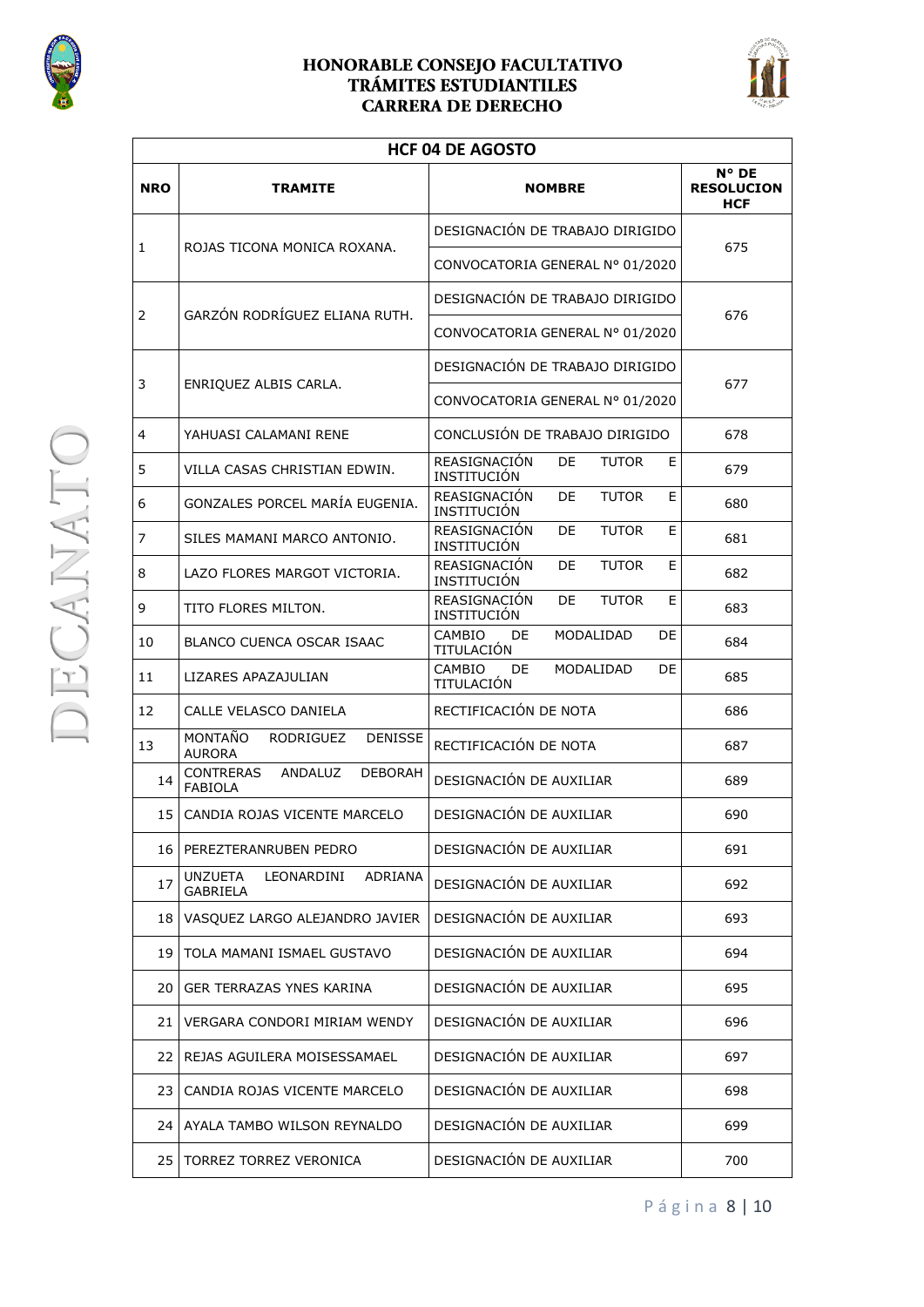



| 26              | CONDORI CHOQUE JUAN BAUTISTA                                      | DESIGNACIÓN DE AUXILIAR | 701 |
|-----------------|-------------------------------------------------------------------|-------------------------|-----|
| 27              | SANDALIO RAMOS REYNA AMERICA                                      | DESIGNACIÓN DE AUXILIAR | 702 |
| 28              | SANCHEZ TAPIA RUTH PATRICIA                                       | DESIGNACIÓN DE AUXILIAR | 703 |
| 29              | ESCOBAR<br>MALDONADO<br>MIGUEL<br><b>ANGEL</b>                    | DESIGNACIÓN DE AUXILIAR | 704 |
| 30 I            | ARIAS CHACHAQUI WILLIAMS JORGE                                    | DESIGNACIÓN DE AUXILIAR | 705 |
| 31              | CARITA COAQUIRA ROSALINA                                          | DESIGNACIÓN DE AUXILIAR | 706 |
| 32              | POMA MAMANI CINTHIA VANESA                                        | DESIGNACIÓN DE AUXILIAR | 707 |
| 33              | CALLISAYAAJAHUANA ELOY                                            | DESIGNACIÓN DE AUXILIAR | 708 |
| 34              | QUISPE CHURA MARGARITA                                            | DESIGNACIÓN DE AUXILIAR | 709 |
| 35              | CONDORI PATY ANA MICAELA                                          | DESIGNACIÓN DE AUXILIAR | 710 |
| 36              | CACERESSANJINES<br><b>GUSTAVO</b><br>MAURICIO                     | DESIGNACIÓN DE AUXILIAR | 711 |
| 37              | MARQUEZLOPEZ JUAN CARLOS                                          | DESIGNACIÓN DE AUXILIAR | 712 |
| 38              | <b>FLORES</b><br>MENDOZA<br><b>SHARON</b><br>MICHELLE             | DESIGNACIÓN DE AUXILIAR | 713 |
| 39              | <b>BLANCO QUISPE GETRUDYS</b>                                     | DESIGNACIÓN DE AUXILIAR | 714 |
| 40              | CASILLA<br><b>BARRETO</b><br>MAURICIO<br><b>JEFFERSON</b>         | DESIGNACIÓN DE AUXILIAR | 715 |
| 41 <sup>1</sup> | MAMANI PLATA EDDY GUSTAVO                                         | DESIGNACIÓN DE AUXILIAR | 716 |
| 42              | LAVAYEN LAGUNA RUBENRENAN                                         | DESIGNACIÓN DE AUXILIAR | 717 |
| 43              | VALENCIA ROMERO MERY LUCIA                                        | DESIGNACIÓN DE AUXILIAR | 718 |
| 44              | VALERO PAÑUNI CLOTILDE                                            | DESIGNACIÓN DE AUXILIAR | 719 |
| 45 I            | HUANCA HUANCA MARY LUZ                                            | DESIGNACIÓN DE AUXILIAR | 720 |
| 46              | ESCOBAR VARGAS JUAN JOSE                                          | DESIGNACIÓN DE AUXILIAR | 721 |
| 47              | ZABALA MARAÑON FERNADO MANUEL                                     | DESIGNACIÓN DE AUXILIAR | 722 |
| 48              | VALDIVIA TINTAYA ANAIS FABIANA                                    | DESIGNACIÓN DE AUXILIAR | 723 |
| 49              | TORREZ ARIÑEZ MICAELA ANDREA                                      | DESIGNACIÓN DE AUXILIAR | 724 |
| 50              | CHAVEZ RENJIFO GABRIEL ISMAEL                                     | DESIGNACIÓN DE AUXILIAR | 725 |
| 51              | ROJAS CHOQUE KAREN GABRIELA                                       | DESIGNACIÓN DE AUXILIAR | 726 |
| 52              | HURTADO CHUQUIMIA KEVIN JORGE                                     | DESIGNACIÓN DE AUXILIAR | 727 |
| 53              | ÁVILA MAMANI JUAN GABRIEL                                         | DESIGNACIÓN DE AUXILIAR | 728 |
| 54              | NUÑEZ<br>QUINTEROS<br><b>DEL</b><br><b>PRADO</b><br>EDGAR OSVALDO | DESIGNACIÓN DE AUXILIAR | 729 |
| 55              | VASQUEZ APAZA KEVIN                                               | DESIGNACIÓN DE AUXILIAR | 730 |

P á g i n a 9 | 10